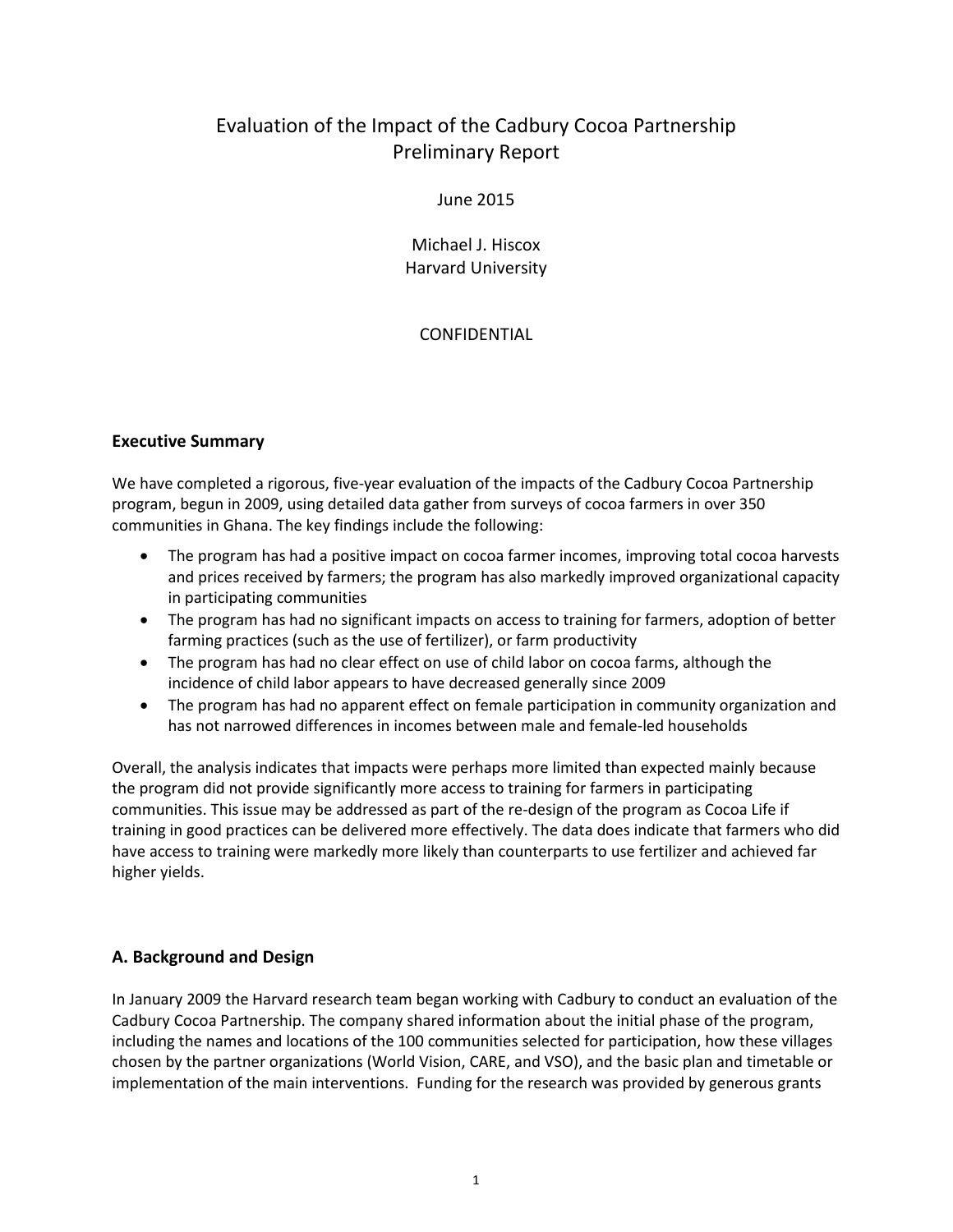from the Humanity United Foundation and the Hewlett Foundation, and by additional financial support from both Harvard University and Stanford University.

## 1. Cohort One (Non-Randomized) Evaluation

Between May and November of 2009, the Harvard research team designed and implemented a baseline survey of cocoa farming households in Ghana. The team worked with the Ghana Cocoa Board to access data on cocoa production by location (buying stations), and used that data along with data on roads and infrastructure in a matching analysis to identify two comparison ( or "control") communities for each of the 100 ("treated") communities that had been selected as the first cohort participating in the program. For each treatment community we identified a nearby and a more distant control community.

The basic design for the impact evaluation for the first cohort of communities participating in the program is what is known as a "differences-in-differences" approach. We measured baseline conditions and practices in the 100 treated communities and in the "twin" control communities, then measured these outcomes again later (in 2014) to assess whether there was more improvement in treatment vs control communities. This approach provides the best approximation to a more rigorous randomized control trial in cases in which the participating communities have already been selected (non-randomly), allowing us to account for a wide range of factors that might otherwise confound estimates of impact.

We created a detailed survey questionnaire for the head of the household (and the main farmer), gathering data on their farm(s), crops, output, buyers, farming practices, finances, the work done on the farm(s) by each member of the household, the health and education of each member of the household (including work injuries, school attendance, etc.), participation in farmer/community organizations, and more. Each household surveyed was located with handheld GPS. For a third of these, the enumerator accompanied the main farmer to inspect the largest farm, measure the actual size (using GPS), and observe and record the condition of the farm. We also designed a separate questionnaire for the village chief/leader and the school headmaster, and the enumerators recorded observations about the state of roads and public buildings and took tested bacteria levels in the main source of drinking water (using a portable kit). To implement the baseline survey in 2009 we partnered with the University of Ghana. They helped us recruit experienced enumerators from the cocoa growing regions. We hired, trained, and supervised these enumerators.

Our 2009 baseline survey gathered data from almost 3,000 farmers in 335 communities (between 5 and 15 households per community, depending on population size). In early 2010 we worked on data entry and analysis, and in late 2010 we made our first report of the findings to Cadbury. The baseline data indicated that the farmers are much worse off than anyone expected in key dimensions. For example:

- Average income was only 65 cents (US) per person per day
- Cocoa yields were around 350 Kg per hectare on average
- Only 22% of farmers had used fertilizer at all in the previous 12 months
- Farmers lost around 34% of their harvest, on average, to crop disease
- Only 12% of farmers had received any training in the previous 12 months
- In the first month after a 38% rise in the official cocoa price (on Oct 1, 2009), 60% farmers still sold their cocoa to LBCs at the old price; even in the second month after the price rise, 34% of farmers still sold their cocoa at the old price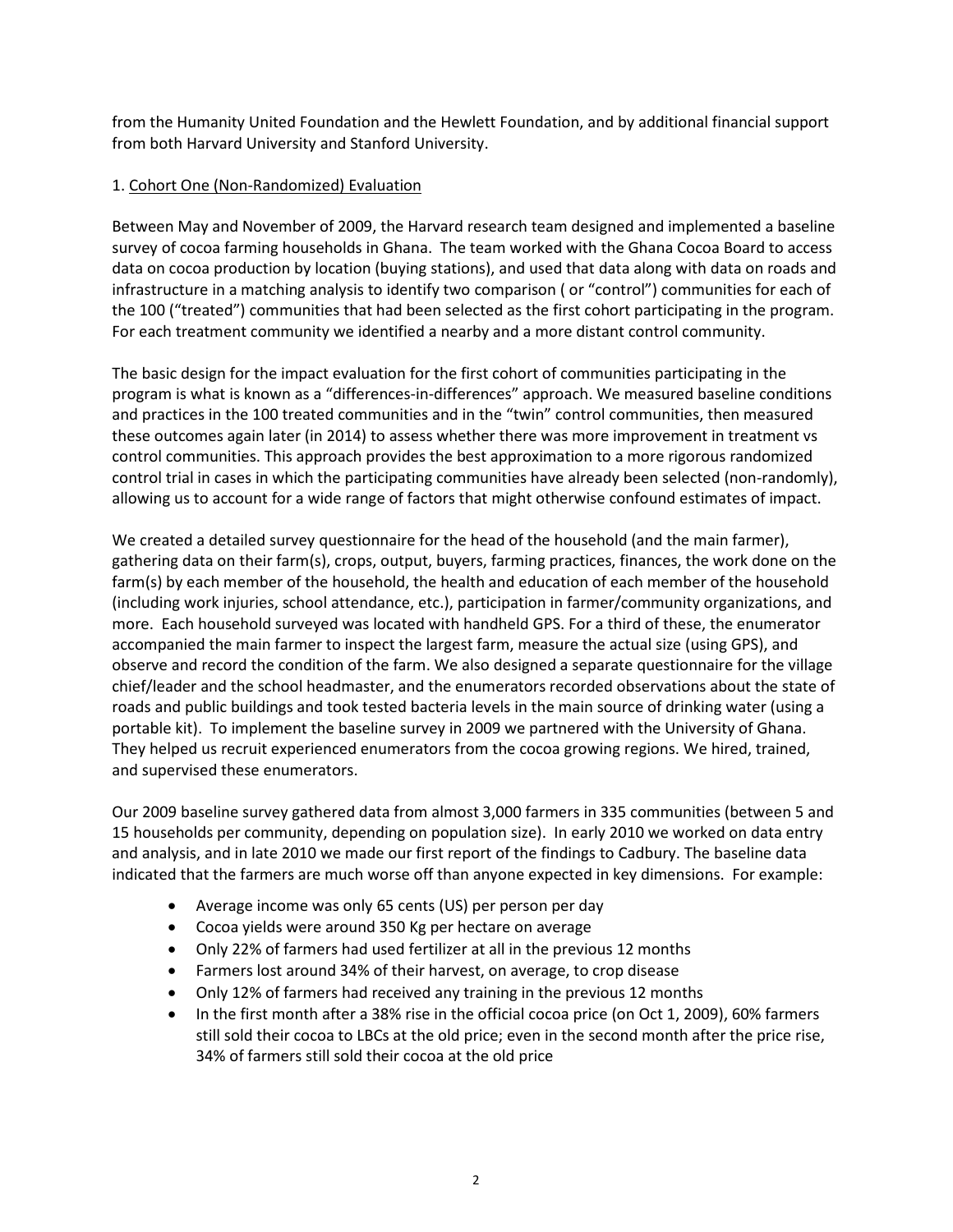Taken together, the baseline data suggested there was a large potential for the Cadbury program to have positive impacts for cocoa farmers by provided additional training and encouraging the use of fertilizer and pesticide, and by facilitating farmer organization and Fairtrade certification and enabling farmers to receive the best price possible for their cocoa.

## 2. Cohort Two (Randomized) Evaluation

In January 2011, we met again with the Cadbury team in Ghana and discussed their plan for expanding the program to include additional communities. The plan involved advertisements in Ghanaian newspapers inviting non-participating communities (in the districts in which the program was already operating) to apply to join the program. This application process was designed to avoid a problem that had become apparent in the initial phase – farmers in some of the initial 100 treatment communities did not seem to be particularly enthusiastic about being chosen for the program, at least in the early stages.

This expansion phase of the program provided an opportunity to conduct a more rigorous evaluation. A major challenge for the differences-in-differences assessment of the impact of the program among the initial 100 participating communities is the potential for what is known as "selection bias". We did our best, using the available data, to match these 100 communities with twin-like control communities, to create a comparison group that is as similar as possible. But a variety of factors went into the selection of these first cohort communities. It is difficult to say for sure that these communities would have experienced the same changes over time as the non-participating communities if they had been left out of the program. If they were selected in part because the program teams expected a larger impact in these locations than elsewhere, the differences we would observe and report would be an upwardly biased assessment of impact.

To overcome this challenge in the expansion phase, we worked with the Cadbury team to implement a simple plan for encouraging a group of (randomly selected) non-participating communities to apply to join the program. In early 2011 we identified a large set of non-participating communities in the chosen districts that were good candidates for the expansion in terms of cocoa production. We used cocoa production and population data to match these communities into twin-like pairs, then randomly selected around 30 of these (one from each well-matched pair) to receive an additional encouragement to apply to join the program around the same time the newspaper advertisements appeared. To administer the encouragement, a Harvard researcher accompanied teams from the program partner organizations on visits to the villages just before the deadline for mailed-in applications. The teams talked to the village leaders about the program and its benefits and gave them a copy of the application form. By generating a higher probability of program participation among a randomly selected subsample of communities (without denying access to the program to any communities) this design allows us to eliminate any selection bias in the assessment of the impact of the program among the second cohort of participating villages.

Between April and June of 2014 we conducted the follow-up survey of all the communities surveyed in 2009, including also the additional set of communities (treatment and control) that were included in our study of the 2011 expansion. We again partnered with the University of Ghana, and used a team of the same enumerators who had worked on our 2009 baseline survey. A critical goal was to re-interview as many of the farmers who had participated in our 2009 survey as was possible, so that we could accurately measure changes in outcomes over time among a large sample of farmers.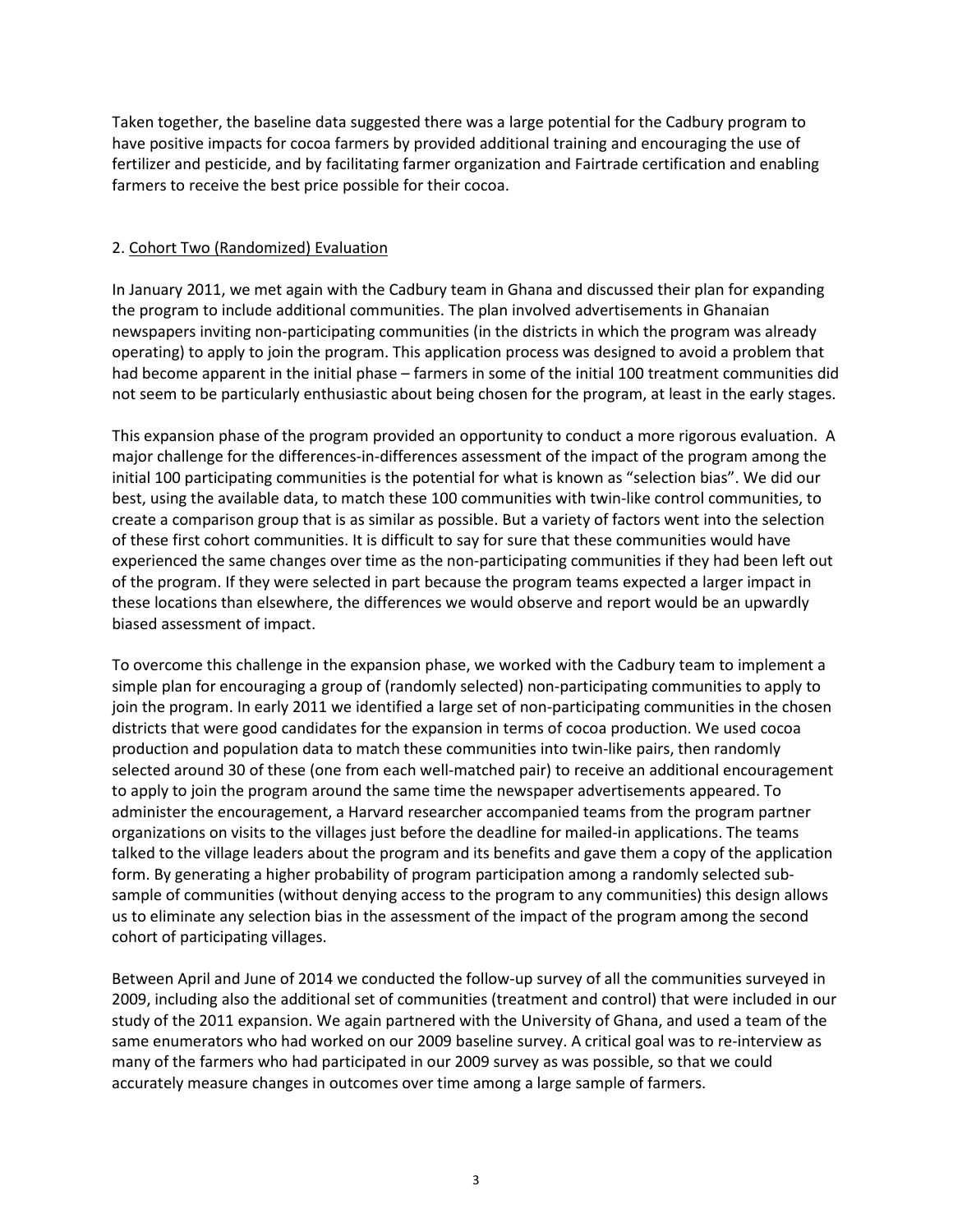The follow-up survey gathered data from approximately 3,800 farmers in over 370 communities. We were able to re-interview over 80% of the farmers originally surveyed in 2009 (and frequently they were re-interviewed by the same enumerator who had visited them in 2009). The follow-up survey was a replication of the baseline questionnaire for the head of the household (and the main farmer), gathering the same detailed information about farms, crops, output, buyers, farming practices, finances, work done on the farms, famer organizations, etc. We also replicated the survey of village leaders. In late 2014 and early 2015, the 2014 survey data was checked and entered, merged with the 2009 data, and analyzed.

## **B. Main Results**

For this initial report we have focused on the Key Performance Indicators established by the Mondelez Cocoa Life team, and we describe results of estimates of impact separately for the Cohort One (nonrandomized) sample of communities and the Cohort Two (randomized) sample. For the Cohort One study, we compare changes in outcomes from 2009 to 2014 for the treatment communities against changes over the same 5-year period in the matching control communities (these are the "differencesin-differences: estimates). For the Cohort Two study, we compare differences between matching treatment and control communities in 2014 (over 2 years after the treatment communities entered the program in the 2011 expansion). It is worth noting that, while the randomized evaluation design applied for the study of Cohort Two communities is generally considered closest to "best practice" in terms of yielding the most valid estimates of impact, in this case it is somewhat disadvantaged (when compared with the differences-in-differences design for Cohort One) by being limited to a relatively small sample if communities (making estimates less precise) and can assess impact over a relatively short period. The results are summarized in the "Report Card" attached. Below we present the results in more detailed form.

## 1. Farming

a. Incomes from Cocoa

The evidence indicates that the program has had a significant positive impact among the Cohort One communities between 2009 and 2014. In particular, on average, cocoa income rose by 48.74% (p=0.023) more during this period for farmers in the treated villages when compared with farmers in control villages (see Table 1). This impact seems to have been generated by a positive impact on total cocoa sold and prices received: on average, total cocoa sold (KG) rose by 38.0% (p=0.055) more for farmers in the program villages compared with those in control villages; the price received per KG of cocoa rose on average by GHC 0.132 (p=0.005) more during this period for farmers participating in the program versus counterparts (p=0.005)

| Table 1: Impacts on income from cocoa (Cohort One), 2009-14 |  |  |
|-------------------------------------------------------------|--|--|
|                                                             |  |  |

|                           | Effect | SE.     | $p$ -value #obs |      |
|---------------------------|--------|---------|-----------------|------|
| Cocoa income (GHC) 45.193 |        | 359.086 | 0.900           | 1320 |
| Cocoa sold (kg) 93.000    |        | 128.281 | 0.468           | 1361 |
| Log Cocoa income          | 0.397  | 0.175   | 0.023           | 1320 |
| Log Cocoa sold            | 0.322  | 0.168   | 0.055           | 1361 |
| Avg price per KG (GHC)    | 0.132  | 0.047   | 0.005           | 1362 |
|                           |        |         |                 |      |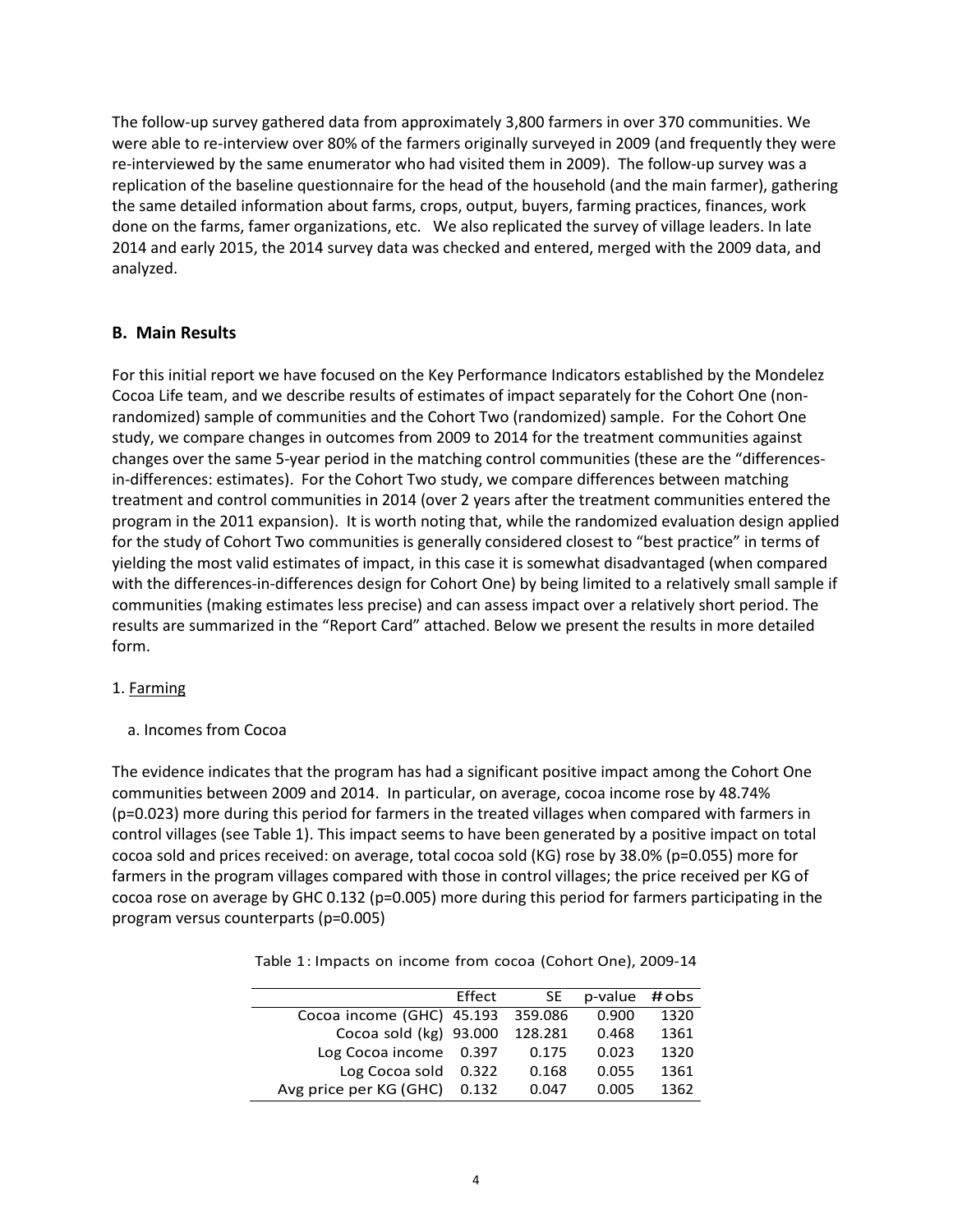There are no clear, statistically significant program impacts on incomes among farmers in Cohort Two communities (see Table 2).

|                        |          | Control mean Treated mean | Effect   | SE      | p-value | #obs |
|------------------------|----------|---------------------------|----------|---------|---------|------|
| Cocoa income (GHC)     | 2761.847 | 3144.271                  | 454.178  | 291.879 | 0.120   | 206  |
| Cocoa sold (kg)        | 890.982  | 1037.951                  | 122.911  | 109.679 | 0.262   | 213  |
| Log Cocoa income       | 7.480    | 7.450                     | 0.014    | 0.139   | 0.922   | 206  |
| Log Cocoa sold         | 6.331    | 6.349                     | 0.014    | 0.104   | 0.894   | 213  |
| Avg price per KG (GHC) | 3.330    | 3.300                     | $-0.032$ | 0.036   | 0.367   | 215  |

Table 2: Impacts on income from cocoa (Cohort Two), 2011-14

#### b. Farmer organization

The program also appears to have had some positive impact on participation in farmer organizations, though in this case the effects are strongest among Cohort Two communities. For Cohort One communities, the only clear impact is that the percentage of farmers who are members of a certified farmer organization rose by a modest 3.3 percentage points (p=0.067) more among program villages than in control villages (see Table 3).

Table 3: Impacts on farmer organization (Cohort One), 2009-14

|                                    | Effect   | SE    | p-value | #obs |
|------------------------------------|----------|-------|---------|------|
| % member of organized group        | $-0.032$ | 0.076 | 0.675   | 1439 |
| #organizationalmemberships         | $-0.004$ | 0.099 | 0.965   | 1415 |
| % member of farmer group/coop.     | 0.019    | 0.041 | 0.647   | 1439 |
| % member of certified org.         | 0.033    | 0.018 | 0.067   | 1439 |
| % hold leadership position in org. | -በ በ1ጸ   | በ በ24 | 0.462   | 1439 |

Among farmers in Cohort Two communities, the positive impacts on organizational capacity are more apparent (see Table 4). Compared with control communities, in the treatment communities the percentage of farmers that were members of an organized group was 15.9 percentage points higher (p=0.006) in 2014, on average organized group memberships among farmers was 0.19 (p=0.007) higher, the percentage of farmers that were members of a farmer cooperative was 22.1 percentage points higher (p=0.000), the percentage of farmers that were members of a certified farmer organization was rose by 14.6 percentage points higher (p=0.000), and even the percentage of farmers that reported they had taken on a leadership position in an organized group was 6.7 percentage points higher (p=0.006).

Table 4: Impacts on farmer organization (Cohort Two), 2011-14

|                                    | Control mean | Treated mean Effect |       | <b>SE</b> | p-value | #obs |
|------------------------------------|--------------|---------------------|-------|-----------|---------|------|
| % member of organized group        | 0.263        | 0.429               | 0.159 | 0.057     | 0.006   | 219  |
| #organization memberships          | 0.298        | 0.485               | 0.186 | 0.068     | 0.007   | 217  |
| % member of farmer group/coop.     | 0.088        | 0.295               | 0.221 | 0.040     | 0.000   | 219  |
| % member of certified org.         | 0.018        | 0.152               | 0.146 | 0.038     | 0.000   | 219  |
| % hold leadership position in org. | 0.035        | 0.095               | 0.067 | 0.024     | 0.006   | 219  |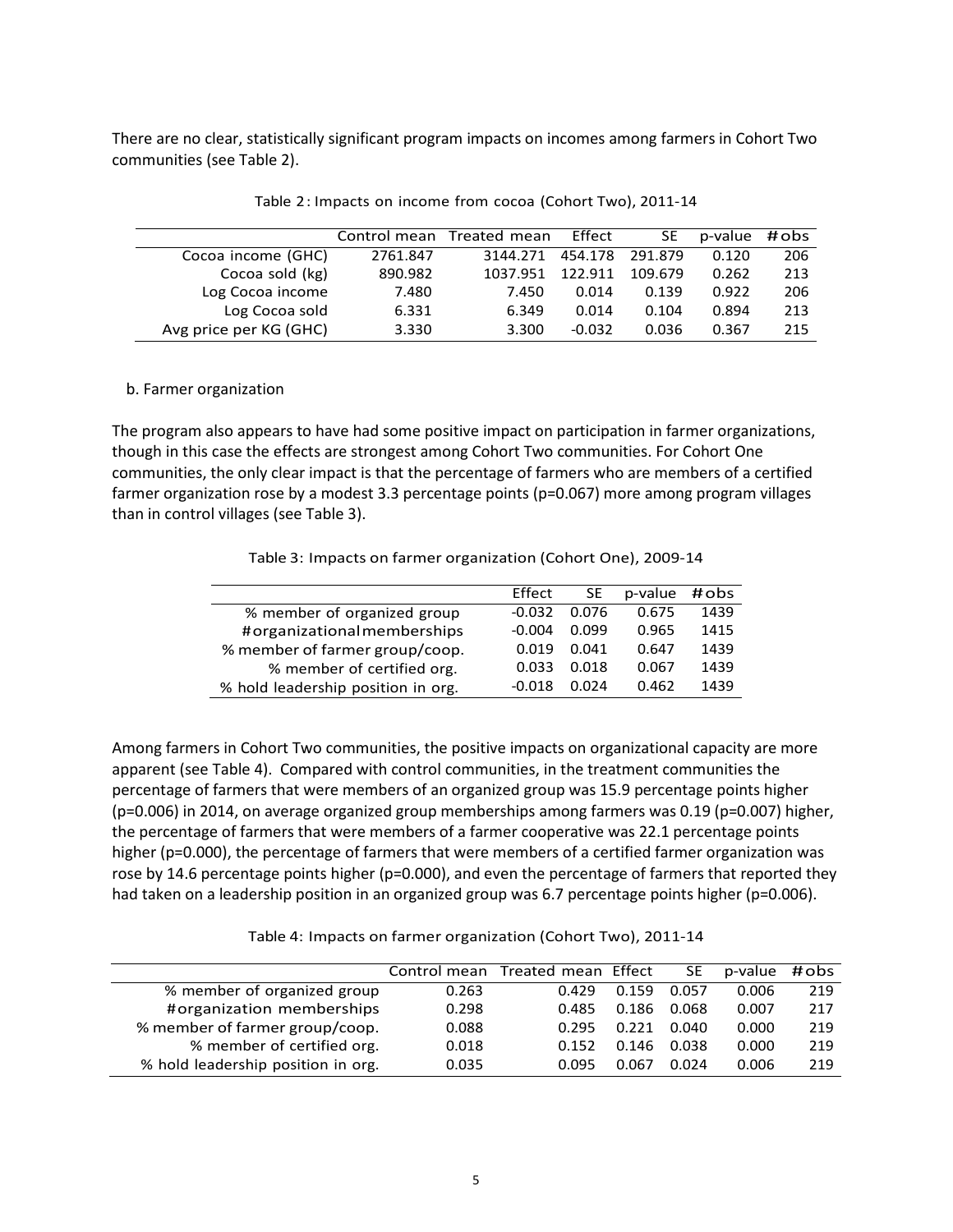#### c. Farmer Training

The results are more disappointing for farmer training. For the Cohort One communities, the data indicate that the percentage of farmers in participating communities that received training in the last 12 months has not risen more than it has among farmers in non-participating communities (and neither has the average number of trainings received (see Table 5). Overall, the percentage of farmers who had received training actually changed very little between 2009 and 2014 in these communities.

Table 5: Impacts on farmer training (Cohort One), 2009-14

| Effect                                            | SE p-value #obs |      |
|---------------------------------------------------|-----------------|------|
| % received any training in past year -0.010 0.071 | 0.889           | 1439 |
| # trainings received in past year -0.184 0.288    | 0.523           | 1418 |

For Cohort Two communities, similarly, participation in the program had no statistically significant impact on the percentage of farmers that received training in the last year. But it does appear that the average number of trainings received in the last year was higher  $-$  by 0.78 (p=0.011) – on average among farmers in the treatment communities compared with control communities (see Table 6).

| Table 6: Impacts on farmer training (Cohort Two), 2011-14 |  |  |  |
|-----------------------------------------------------------|--|--|--|
|-----------------------------------------------------------|--|--|--|

|                                      |       | Control mean Treated mean Effect |             | SE. | p-value #obs |     |
|--------------------------------------|-------|----------------------------------|-------------|-----|--------------|-----|
| % received any training in past year | 0.342 | 0.467                            | 0.105 0.069 |     | 0.129        | 219 |
| # trainings received in past year    | 1.044 | 1.941                            | 0.783 0.308 |     | 0.011        | 214 |

## d. Farming Practices

Perhaps as might be anticipated, the program also does not appear to have had significant impacts on farming practices. If we just focus on weeding and the use of key inputs, practices that can be adjusted relatively quickly (as opposed, say, to planting of new trees), the data show no significant differences in these practices over time among Cohort One treatment and control communities (see Table 7).

Table 7: Impacts on farmer practices (Cohort One), 2009-2014

|                                            | Effect   | <b>SE</b> | p-value | #obs |
|--------------------------------------------|----------|-----------|---------|------|
| # months farm weeded in past               | $-0.159$ | 0.271     | 0.558   | 1439 |
| # months farm fertilized in past           | 0.106    | 0.185     | 0.569   | 1439 |
| % using fertilizer in past year            | 0.108    | 0.081     | 0.179   | 1439 |
| % using insecticide in past year           | 0.075    | 0.074     | 0.310   | 1439 |
| % using herbicide in past year             | 0.007    | 0.077     | 0.929   | 1439 |
| % using fungicide in past year             | 0.065    | 0.080     | 0.416   | 1439 |
| % using organic pest. or bio-pest. in past | $-0.018$ | 0.019     | 0.334   | 1439 |
| % using seed pods in past                  | $-0.028$ | 0.044     | 0.531   | 1439 |
| % using seedlings in past year             | $-0.114$ | 0.047     | 0.015   | 1439 |
| % using knapsack sprayer in past           | 0.033    | 0.086     | 0.702   | 1439 |
| % using motorized mist blower in past      | 0.040    | 0.084     | 0.631   | 1439 |
|                                            |          |           |         |      |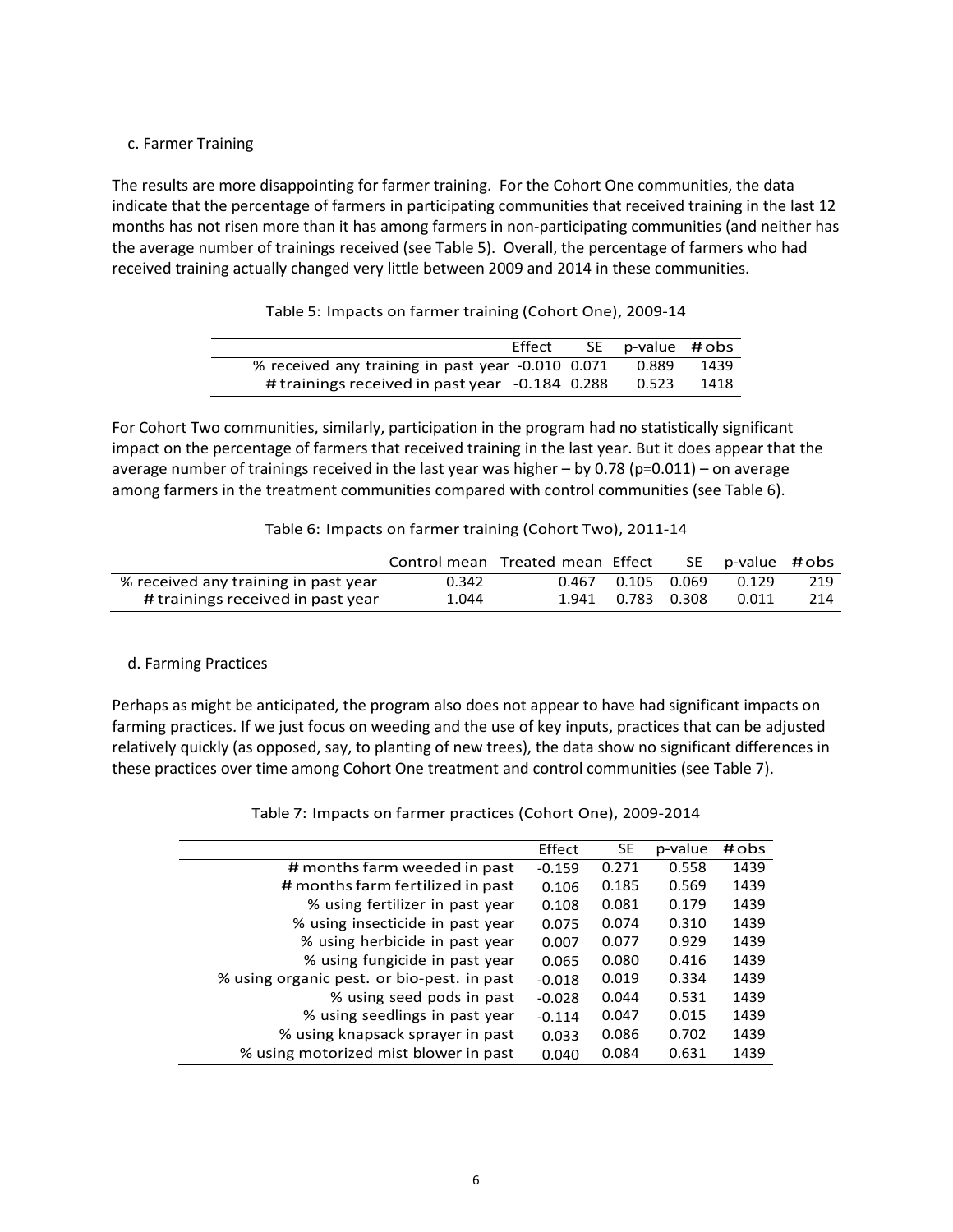Among Cohort Two communities, the findings are similarly bleak – the average number of months in which farmers weeded during the past year, and the percentage of farmers applying fungicide, were even slightly lower in the communities participating in the program compared with corresponding numbers for control communities (see Table 8).

|                                            | Control mean | Treated mean | Effect   | <b>SE</b> | p-value | #obs |
|--------------------------------------------|--------------|--------------|----------|-----------|---------|------|
| # months farm weeded in                    | 3.430        | 3.000        | $-0.383$ | 0.202     | 0.058   | 219  |
| # months farm fertilized in past           | 1.123        | 0.981        | $-0.148$ | 0.180     | 0.411   | 219  |
| % using fertilizer in past                 | 0.500        | 0.400        | $-0.091$ | 0.081     | 0.264   | 219  |
| % using insecticide in past                | 0.702        | 0.648        | $-0.027$ | 0.073     | 0.716   | 219  |
| % using herbicide in past                  | 0.211        | 0.200        | 0.024    | 0.040     | 0.538   | 219  |
| % using fungicide in past                  | 0.158        | 0.105        | $-0.064$ | 0.038     | 0.096   | 219  |
| % using organic pest. or bio-pest. in past | 0.035        | 0.000        | $-0.035$ | 0.016     | 0.030   | 219  |
| % using seed pods in past                  | 0.158        | 0.181        | 0.018    | 0.033     | 0.580   | 219  |
| % using seedlings in past                  | 0.061        | 0.181        | 0.130    | 0.040     | 0.001   | 219  |
| % using knapsack sprayer in past           | 0.368        | 0.333        | 0.008    | 0.042     | 0.851   | 219  |
| % using motorized mist blower in past      | 0.421        | 0.438        | 0.016    | 0.040     | 0.697   | 219  |

Table 8: Impacts on farmer inputs (Cohort Two), 2011-14

#### e. Farm Productivity

There is evidence that the program may have had a positive impact on farm productivity, at least among Cohort One communities, although the estimates of these effects are imprecise (and on the borderline of statistical significance). On average, the total cocoa harvest (KG) rose by 51.13% (p=0.051) more in treated villages than in control villages between 2009 and 2014. More importantly, on average the total cocoa yield (KG/ha.) rose by 36.48% (p=0.08) more in treated villages than control villages (see Table 9).

#### Table 9: Impacts on farm productivity (Cohort One), 2009-14

|                                    | Effect | SE -   | p-value #obs |      |
|------------------------------------|--------|--------|--------------|------|
| Cocoa harvest (kg) 133.502 119.698 |        |        | 0.265        | 1408 |
| Cocoa yield (kg/ha.) 36.889        |        | 49.555 | 0.457        | 1377 |
| Log Cocoa harvest                  | 0.413  | 0.211  | 0.051        | 1408 |
| Log Cocoa yield                    | 0.311  | 0.178  | 0.080        | 1377 |

For Cohort Two communities, there is no evidence that farm productivity is significantly higher in treatment villages compared with control villages (Table 10).

Table 10: Impacts on farm productivity (Cohort Two), 2011-14

|                      |         | Control mean Treated mean | Effect   | SE.    | p-value #obs |     |
|----------------------|---------|---------------------------|----------|--------|--------------|-----|
| Cocoa harvest (kg)   | 857.991 | 1012.913                  | 116.926  | 76.571 | 0.127        | 213 |
| Cocoa yield (kg/ha.) | 419.823 | 473.710                   | 32.450   | 37.142 | 0.382        | 217 |
| Log Cocoa harvest    | 6.301   | 6.257                     | $-0.065$ | 0.096  | 0.499        | 213 |
| Log Cocoa yield      | 5.699   | 5.695                     | $-0.061$ | 0.086  | 0.481        | 217 |
|                      |         |                           |          |        |              |     |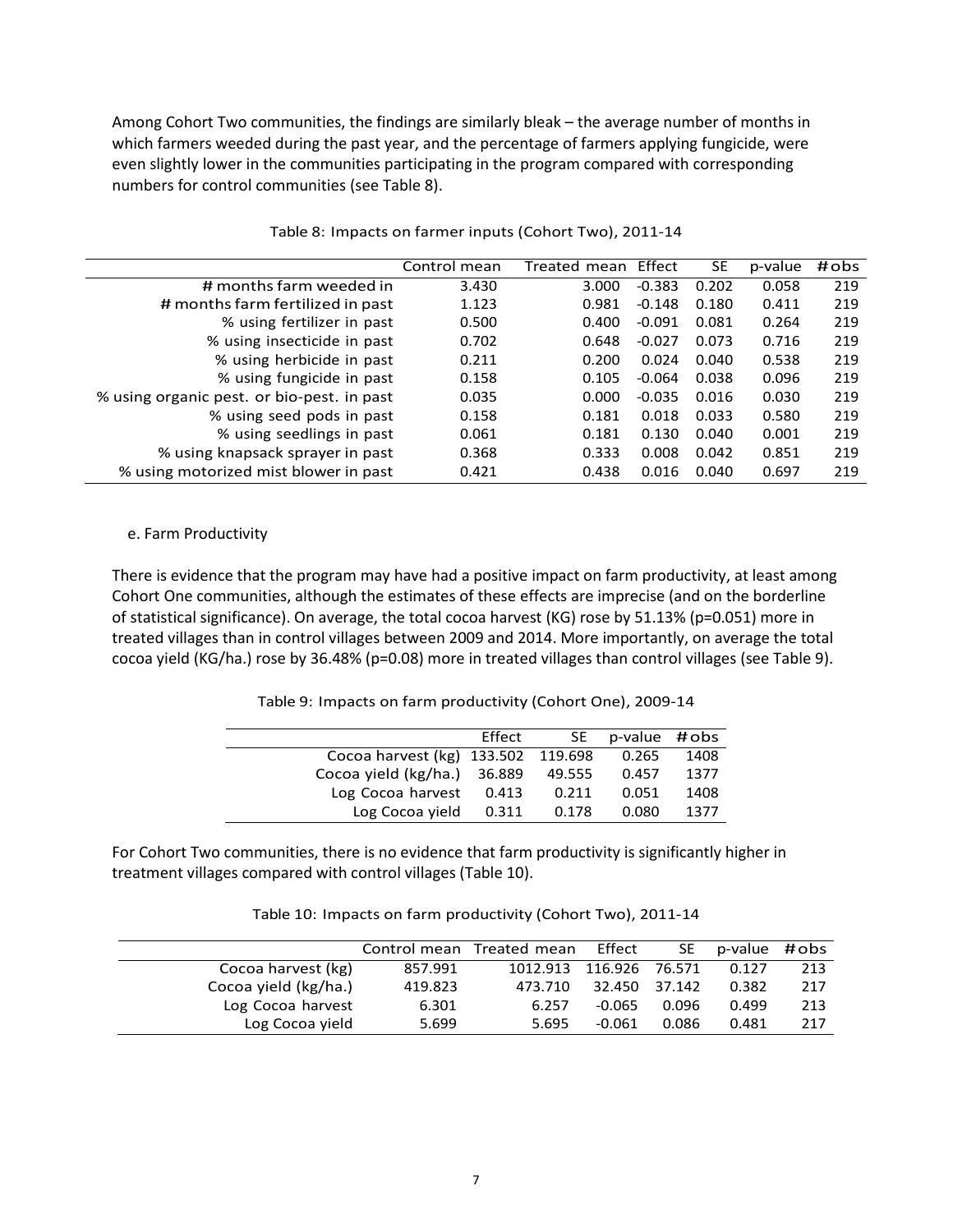#### 2. Community

## a. Community Capacity

As noted above (Section 1.b), there is evidence that the program has had positive impacts on organizational capacity in the participating communities, with the largest effects in Cohort Two.

b. Women and Training

Focusing on households headed by women (and/or in which a woman was the lead farmer), we have examined program impacts on access to training (in business management as well as farming practices) among women. The sample of such households among farmers surveyed in the study of Cohort Two is too small for us to estimate effects. Among Cohort One communities, the data indicate no clear positive program impacts on access to training for women – the percentage of women that received training in actually business even fell by a little more -- 6.4 percentage points (p=0.055) – in treatment villages than in control communities, though this is borderline in terms of statistical significance (see Table 11).

|  |  |  | Table 11: Impacts on training for women (Cohort One), 2009-14 |  |  |
|--|--|--|---------------------------------------------------------------|--|--|
|--|--|--|---------------------------------------------------------------|--|--|

|                                                 | Effect SE | p-value #obs |     |
|-------------------------------------------------|-----------|--------------|-----|
| % received business -0.064 0.033                |           | 0.055        | 294 |
| % received farm planting/expansion -0.050 0.049 |           | 0.308        | 294 |
| % received any training in past -0.018 0.104    |           | 0.865        | 294 |
| # trainings received in past $0.263$ 0.415      |           | 0.527        | 291 |

## c. Women in Leadership

Examining the same sample of women heads of households (and/or lead farmers) in Cohort One we find no clear evidence of marked positive impacts on female leadership or participation in organizations in the communities. The only bright spot is that the percentage of women that were members of a certified farmer organization rose by a little more -- 4.1 percentage points (p=0.08) – in treatment communities compared with controls, but again this effect is not precisely estimated (see Table 12).

|                                           | Effect SE | p-value #obs |     |
|-------------------------------------------|-----------|--------------|-----|
| % member of organized -0.036 0.142        |           | 0.799        | 294 |
| #organizational -0.068 0.186              |           | 0.716        | 290 |
| % member of farmer 0.013 0.057            |           | 0.827        | 294 |
| % member of certified org. 0.041 0.024    |           | 0.080        | 294 |
| % hold leadership position in 0.013 0.012 |           | 0.299        | 294 |

| Table 12: Impacts on women in leadership (Cohort One), 2009-14 |  |  |  |
|----------------------------------------------------------------|--|--|--|
|----------------------------------------------------------------|--|--|--|

#### 3. Livelihoods

a. Training in Business and Financial Management (and Application)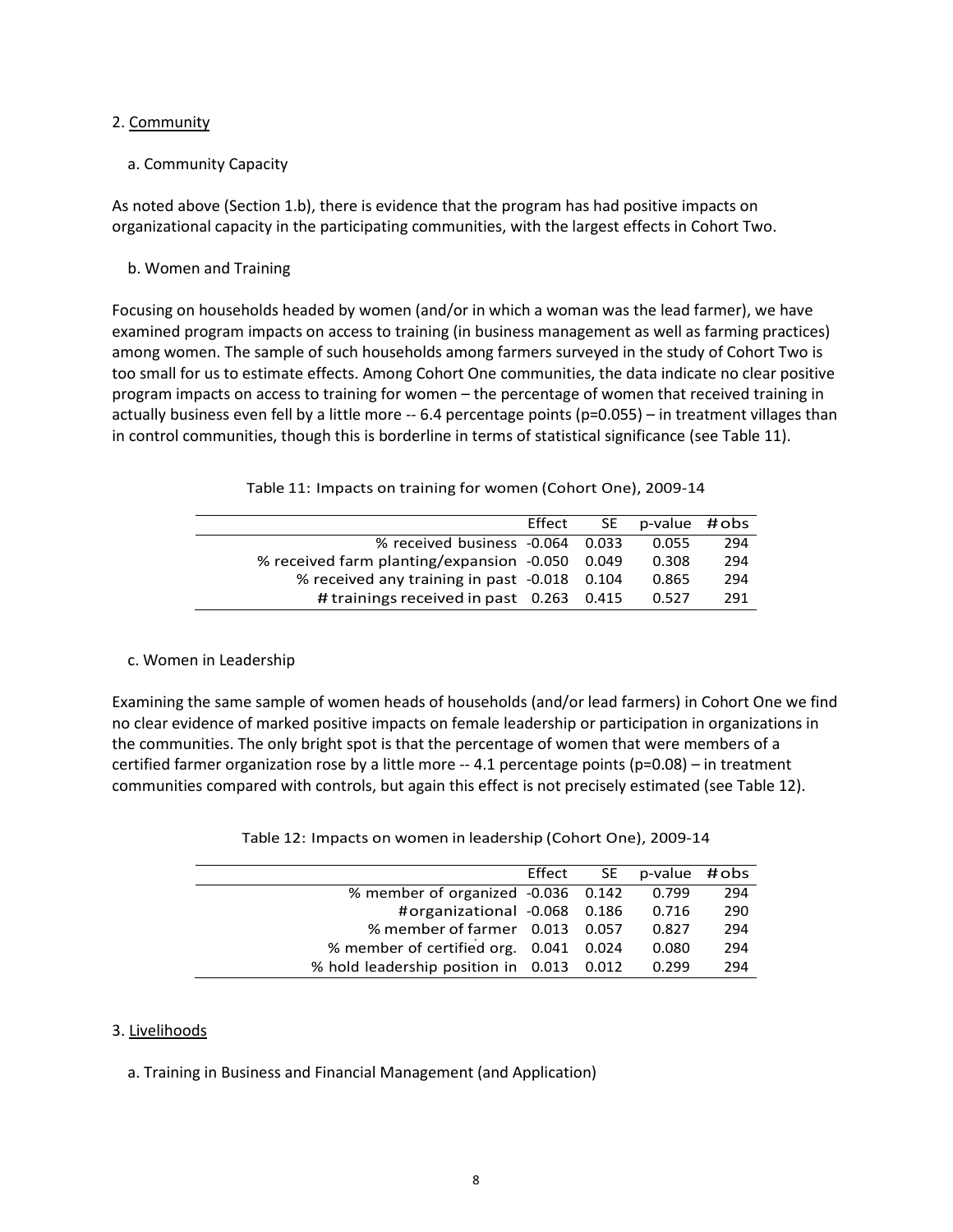There is no evidence that the program has had an impact upon access to training in business or financial management among farmers in Cohort One, or in outcomes (such as access to credit) that would indicate that such training had been applied (see Table 13).

|                                           | Effect | <b>SE</b> | p-value | #obs |
|-------------------------------------------|--------|-----------|---------|------|
| % received business                       | 0.006  | 0.016     | 0.724   | 1439 |
| % own bank account -0.010                 |        | 0.063     | 0.878   | 1439 |
| total savings (GHC)                       | 8.965  | 81.029    | 0.912   | 1275 |
| log total savings                         | 0.208  | 0.458     | 0.649   | 1275 |
| % received loan in past year              | 0.054  | 0.043     | 0.215   | 1439 |
| largest loan received in past year 30.067 |        | 18.379    | 0.102   | 1414 |
| log largest loan received in past 0.390   |        | 0.236     | 0.098   | 1414 |

Table 13: Impacts on business and finance training (Cohort One), 2009-2014

The same conclusion emerges when we examine Cohort Two farmers, where on average, total savings (GHC) was actually 47.48% lower (p=0.096) in the treatment communities versus the control communities (see Table 14).

Table 14: Impacts on business and finance training (Cohort Two), 2011-14

|                                    |         | Control mean Treated mean | Effect    | SE     | p-value | #obs |
|------------------------------------|---------|---------------------------|-----------|--------|---------|------|
| % received business                | 0.018   | 0.000                     | $-0.021$  | 0.010  | 0.044   | 219  |
| % own bank account                 | 0.377   | 0.295                     | $-0.066$  | 0.047  | 0.160   | 219  |
| total savings (GHC)                | 315.179 | 275.196                   | $-13.354$ | 80.308 | 0.868   | 214  |
| log total savings                  | 3.423   | 2.705                     | $-0.644$  | 0.387  | 0.096   | 214  |
| % received loan in past year       | 0.088   | 0.105                     | 0.029     | 0.026  | 0.270   | 219  |
| largest loan received in past year | 35.135  | 31.000                    | 0.821     | 11.703 | 0.944   | 211  |
| log largest loan received in past  | 0.392   | 0.370                     | 0.042     | 0.138  | 0.760   | 211  |

b. Income Diversification

For Cohort One communities, there is no evidence that the program has had an impact on income earned by households from sources other than cocoa farming, including income from farming other types of crops or engaging in other (non-agricultural) economic activities (see Table 15).

Table 15: Impacts on income diversification (Cohort One), 2009-14

|                                    | Effect    | <b>SE</b> | p-value | #obs |
|------------------------------------|-----------|-----------|---------|------|
| Log Income, other crops            | $-0.272$  | 0.501     | 0.588   | 1411 |
| Log Income, other ag.              | $-0.275$  | 0.197     | 0.162   | 1415 |
| Log Income, non-ag.                | $-0.102$  | 0.344     | 0.767   | 1403 |
| Log Total Non-Crop Income          | $-0.241$  | 0.441     | 0.584   | 1402 |
| Income, other crops (GHC) -275.871 |           | 197.047   | 0.162   | 1411 |
| Income, other ag. (GHC)            | $-11.601$ | 9.240     | 0.209   | 1415 |
| Income, non-ag. (GHC)              | $-21.082$ | 54.743    | 0.700   | 1403 |
| Total Non-Crop Income (GHC)        | $-66.855$ | 81.223    | 0.410   | 1402 |
|                                    |           |           |         |      |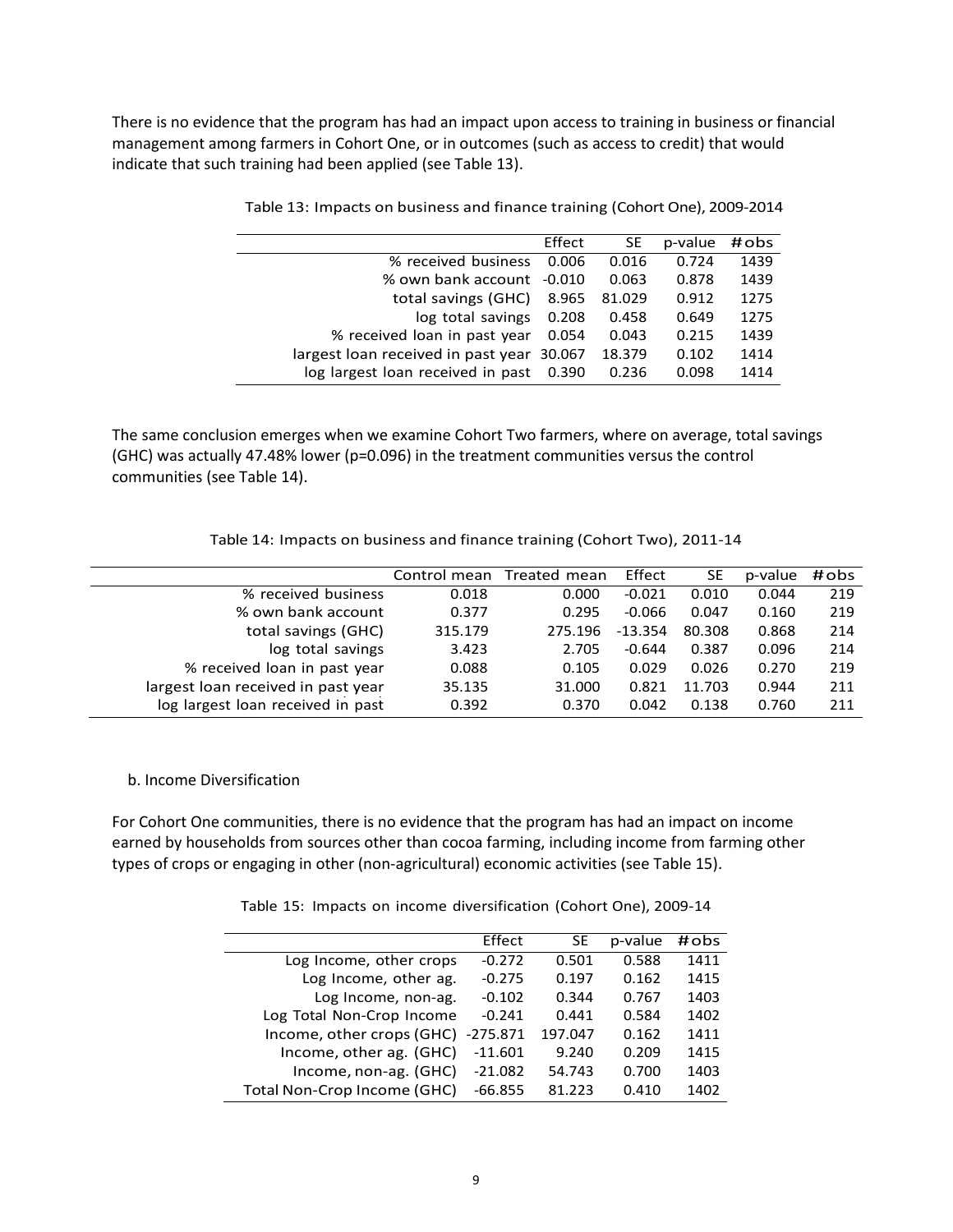By contrast, when we examine Cohort Two communities, the program appears to have had more significant positive impacts. In particular, on average, income from other agricultural activities was 47.11% (p=0.02) higher in treatment communities, income from non-agricultural activities was 115.98% (p=0.011) higher, and total non-crop income was 116.63% (p=0.018) higher (see Table 16).

|                             | Control mean | Treated mean | Effect   | SE      | p-value | #obs |
|-----------------------------|--------------|--------------|----------|---------|---------|------|
| Log Income, other crops     | 3.092        | 2.955        | $-0.173$ | 0.337   | 0.607   | 215  |
| Log Income, other ag.       | 0.174        | 0.539        | 0.386    | 0.166   | 0.020   | 216  |
| Log Income, non-ag.         | 1.892        | 2.752        | 0.770    | 0.302   | 0.011   | 211  |
| Log Total Non-Crop Income   | 2.611        | 3.507        | 0.773    | 0.326   | 0.018   | 212  |
| Income, other crops (GHC)   | 416.327      | 727.529      | 279.393  | 169.573 | 0.099   | 215  |
| Income, other ag. (GHC)     | 4.973        | 26.243       | 22.184   | 10.211  | 0.030   | 216  |
| Income, non-ag. (GHC)       | 212.798      | 372.245      | 142.102  | 48.007  | 0.003   | 211  |
| Total Non-Crop Income (GHC) | 319.064      | 492.049      | 137.564  | 63.939  | 0.031   | 212  |

Table 16: Impacts on income diversification (Cohort Two), 2011-14

## 4. Youth

#### a. Child Labor

To report on the incidence of child labor here, we focus on the core measures of the number of hours per week worked by children 17 and under, 14 and under, and 12 and under. These age thresholds identified in the ILO's official definition of child labor: A child under 12 who is economically active for 1 or more hours per week, a child 14 and under who is economically active for at least 14 hours per week, or a child 17 and under who is economically active for at least 43 hours per week. We examine whether a household meets this definition (for any children in the household) and then examine average hours worked by children in the different age groups both on and off the family farm. (We have prepared a separate, more detailed report on child labor in cocoa farming in Ghana that also examines data on hazardous forms of work, work-related illness and injury, and school attendance).

The evidence on Cohort One communities indicates that that the program has not had significant impacts on the use of child (see Table 17).

|                                                           | Effect | <b>SE</b> | p-value | #obs |
|-----------------------------------------------------------|--------|-----------|---------|------|
| % using child labor on farm, ages 5-17 -0.055             |        | 0.044     | 0.213   | 1432 |
| % using child labor on or off farm, ages 5-17 -0.049      |        | 0.045     | 0.279   | 1433 |
| # hours worked per child on farm, ages 5-17 -0.053        |        | 0.534     | 0.921   | 1406 |
| # hours worked per child on farm, ages 5-14 -0.538        |        | 0.360     | 0.135   | 1406 |
| # hours worked per child on farm, ages 5-12 0.006         |        | 0.217     | 0.978   | 1406 |
| # hours worked per child on or off farm, ages 5-17 -0.039 |        | 0.534     | 0.942   | 1401 |
| # hours worked per child on or off farm, ages 5-14 -0.506 |        | 0.347     | 0.144   | 1403 |
| # hours worked per child on or off farm, ages 5-12        | 0.006  | 0.217     | 0.978   | 1406 |
| % received child labor sens. training in past year -0.008 |        | 0.013     | 0.510   | 1439 |
|                                                           |        |           |         |      |

|  | Table 17: Impacts on child labor (Cohort One), 2009-14 |  |
|--|--------------------------------------------------------|--|
|  |                                                        |  |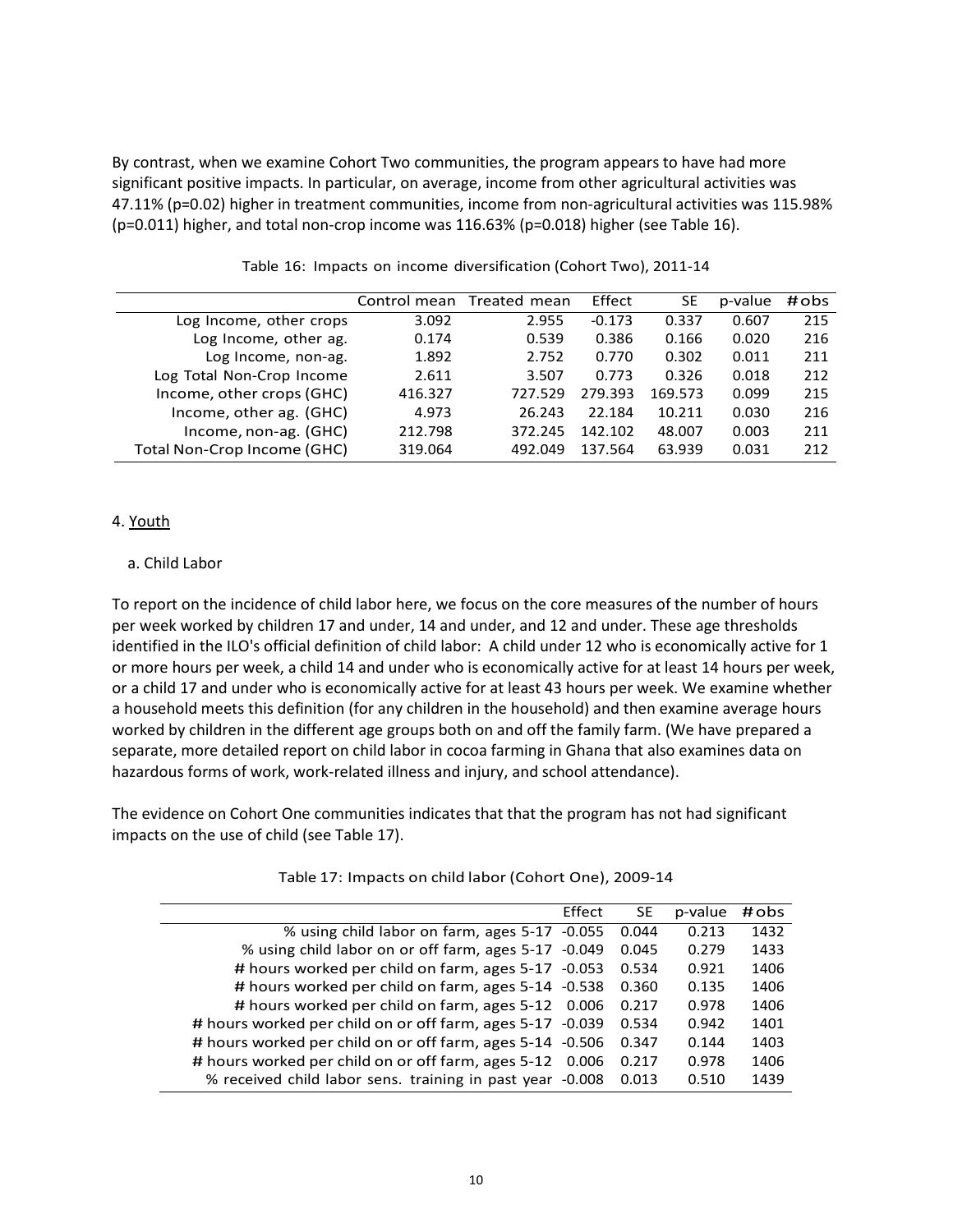It should be pointed that, overall, across the treatment and control communities, the percentage of cocoa farming households using child labor in any form (i.e. meeting the ILO definition for any children) has declined significantly from 13.52% in 2009 to 9.26% in 2014.

The findings for the Cohort Two communities are quite similar. There is a possibility that the number of hours worked per child on the cocoa farm for children ages 5-17 was actually slightly higher -- 0.532 (p=0.065) – on average among treatment versus control communities, but this effect is not statistically significant as standard levels (see Table 18).

|                                                    | Control mean | Treated | Effect | SE    | p-value | #obs |
|----------------------------------------------------|--------------|---------|--------|-------|---------|------|
| % using child labor on farm, ages 5-17             | 0.096        | 0.08    | 0.004  | 0.024 | 0.856   | 219  |
| % using child labor on or off farm, ages 5-17      | 0.105        | 0.09    | 0.009  | 0.025 | 0.715   | 219  |
| # hours worked per child on farm, ages 5-17        | 1.392        | 1.72    | 0.532  | 0.288 | 0.065   | 218  |
| # hours worked per child on farm, ages 5-14        | 0.554        | 0.70    | 0.192  | 0.136 | 0.159   | 217  |
| # hours worked per child on farm, ages 5-12        | 0.277        | 0.25    | 0.013  | 0.098 | 0.894   | 217  |
| # hours worked per child on or off farm, ages 5-17 | 1.546        | 1.73    | 0.395  | 0.309 | 0.201   | 216  |
| # hours worked per child on or off farm, ages 5-14 | 0.649        | 0.70    | 0.105  | 0.170 | 0.536   | 216  |
| # hours worked per child on or off farm, ages 5-12 | 0.270        | 0.25    | 0.020  | 0.098 | 0.838   | 216  |
| % received child labor sens. training in past year | 0.000        | 0.01    | 0.009  | 0.007 | 0.173   | 219  |
|                                                    |              |         |        |       |         |      |

Table 18: Impacts on child labor (Cohort Two), 2011-14

#### b. Children in School

There is no evidence that the program has had an effect on school enrolment (or attendance) in either cohort (see Tables 19 and 20).

|  |  |  | Table 19: Impacts on education (Cohort One), 2009-2014 |
|--|--|--|--------------------------------------------------------|
|--|--|--|--------------------------------------------------------|

|                                              | Effect | SE p-value #obs |      |
|----------------------------------------------|--------|-----------------|------|
| % children enrolled (ages 5-21) -0.037 0.047 |        | 0.428           | 1024 |
| average years schooling in HH 0.399 0.329    |        | 0.225           | 1335 |

Table 20: Impacts on education (Cohort Two), 2011-14

|                                 |       | Control mean Treated mean Effect |                      | SE p-value #obs |     |
|---------------------------------|-------|----------------------------------|----------------------|-----------------|-----|
| % children enrolled (ages 5-21) | 0.888 |                                  | $0.859 -0.032 0.021$ | 0.135           | 149 |
| average years schooling in HH   | 7.283 |                                  | 7.368 0.046 0.298    | 0.877           | 202 |

c. Youth Training

There is some evidence that the program increase access to training among youth in Cohort One communities. In particular, the percentage of youth (aged between 15 and 35) who received any training in the past year rose by 32.3 percentage points (p=0.02) more in treatment communities compared with control communities, and the number of trainings received by youth in the past year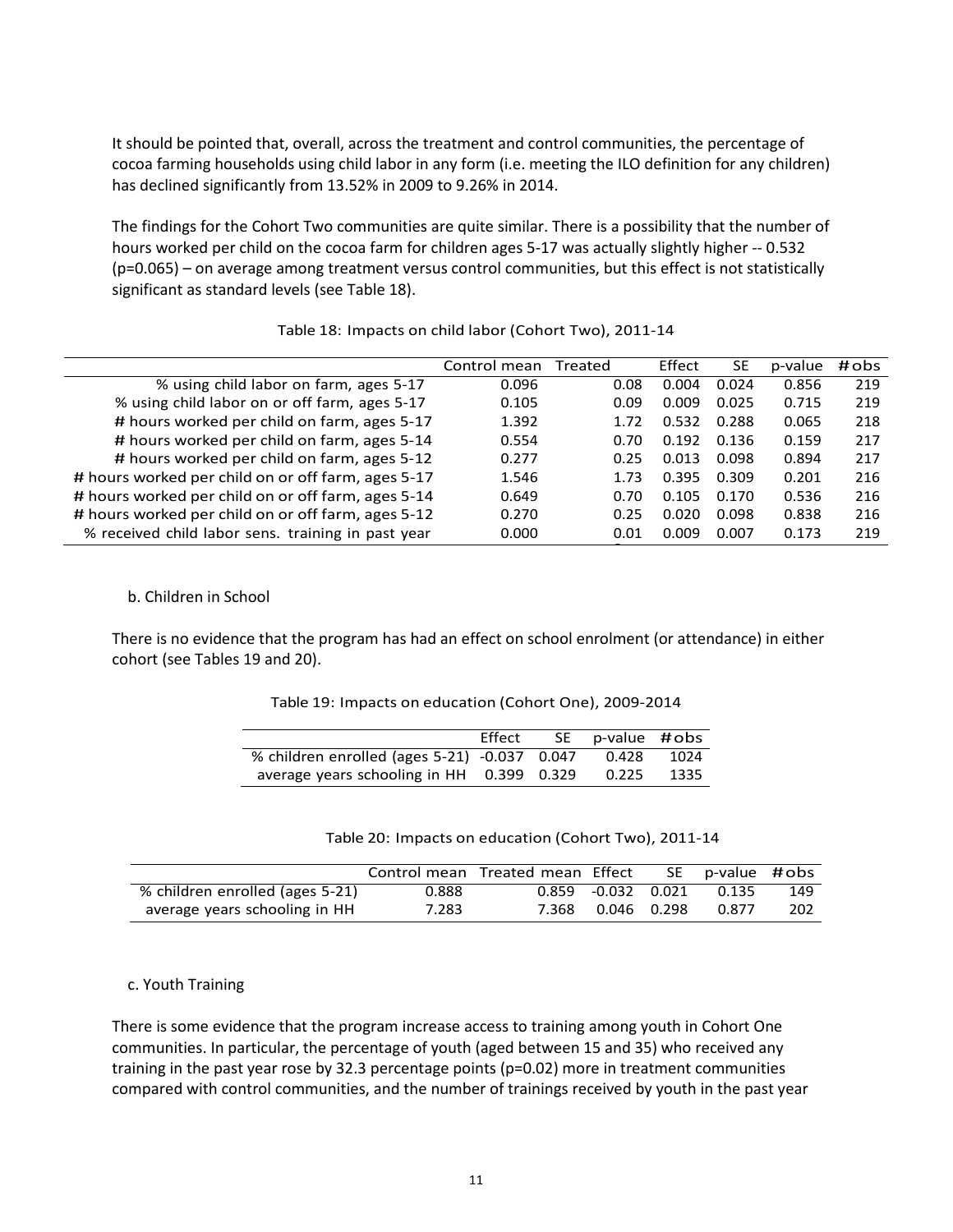rose by 1.16 more (p=0.05) on average in treatment communities (see Table 21). The sample of young heads of households (or lead farmers) in is too small for us to examine impact on this dimension for Cohort Two.

|  |  |  |  |  |  |  |  | Table 21: Impacts on training for youth ages 15-35 (Cohort One), 2009-14 |  |
|--|--|--|--|--|--|--|--|--------------------------------------------------------------------------|--|
|--|--|--|--|--|--|--|--|--------------------------------------------------------------------------|--|

|                                 | Effect |                 | SE p-value #obs |     |
|---------------------------------|--------|-----------------|-----------------|-----|
| % received any training in past |        | $0.323$ $0.138$ | 0.020           | 173 |
| # trainings received in past    |        | 1.163 0.592     | 0.050           | 170 |

#### d. Youth in Farming

The program does not appear to have had an impact on participation by youth in cocoa farming, on whether farmers recommend farming to their children, and whether children in farming families plan to continue to grow cocoa (see Table 22).

|  |  |  | Table 22: Impacts on youth labor, ages 15-35 (Cohort One), 2009-14 |
|--|--|--|--------------------------------------------------------------------|
|--|--|--|--------------------------------------------------------------------|

|                                                  | Effect | <b>SE</b> | p-value | #obs |
|--------------------------------------------------|--------|-----------|---------|------|
| % youth in HH worked on cocoa farm 0.001         |        | 0.058     | 0.991   | 1049 |
| # youth in HH worked on cocoa 0.016              |        | 0.146     | 0.912   | 1427 |
| # hours of youth labor on cocoa 0.660            |        | 3.030     | 0.828   | 1404 |
| # hours per youth of youth labor on cocoa        | 0.703  | 1.840     | 0.702   | 1411 |
| # children left cocoa -0.018                     |        | 0.220     | 0.935   | 1366 |
| % farmers said any children plan to cocoa -0.093 |        | 0.070     | 0.188   | 997  |
| % farmers would recommend children cocoa -0.081  |        | 0.084     | 0.335   | 1117 |

The results are similar among Cohort Two communities, although there is some indication that the percentage of farmers reporting whether any children plan to go into cocoa farming was 11.9 percentage points (p=0.004) lower in treatment versus control communities (see Table 23).

|                                           |        | Control mean Treated mean Effect |          | SE    | p-value | # obs |
|-------------------------------------------|--------|----------------------------------|----------|-------|---------|-------|
| % youth in HH worked on cocoa farm        | 0.767  | 0.755                            | 0.012    | 0.040 | 0.758   | 153   |
| # youth in HH worked on cocoa             | 0.956  | 0.923                            | 0.064    | 0.103 | 0.536   | 217   |
| # hours of youth labor on cocoa           | 19.123 | 17.135                           | $-0.106$ | 2.762 | 0.970   | 218   |
| # hours per youth of youth labor on cocoa | 10.480 | 10.960                           | 1.502    | 1.348 | 0.265   | 219   |
| # children left cocoa                     | 0.679  | 0.610                            | $-0.086$ | 0.199 | 0.664   | 217   |
| % farmers said any children plan to cocoa | 0.282  | 0.189                            | $-0.119$ | 0.041 | 0.004   | 168   |
| % farmers would recommend children cocoal | 0.279  | 0.360                            | 0.047    | 0.046 | 0.317   | 175   |

Table 23: Impacts on youth labor, ages 15-35 (Cohort Two), 2011-14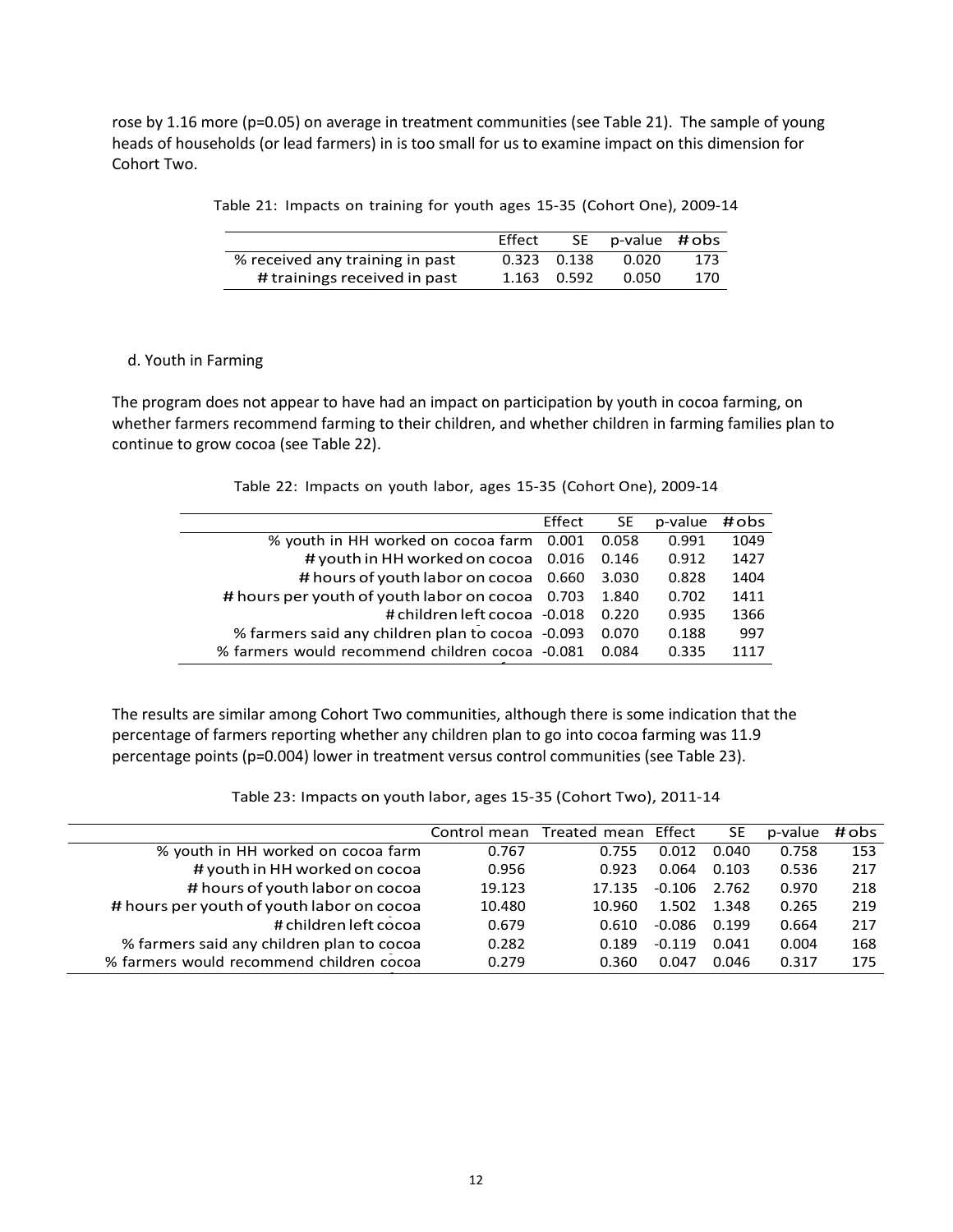#### 5. Environment

## a. Training in Sustainability

Among Cohort One, there appears to be no clear impact of the program on training in sustainable farm management (see Table 24).

|                                                          | Effect | SE p-value #obs |      |
|----------------------------------------------------------|--------|-----------------|------|
| % received envir. and deforest. training -0.005 0.006    |        | 0.470           | 1439 |
| % received planting/farm expansion training -0.036 0.044 |        | 0.407           | 1439 |
| % received farm maintenance training 0.059 0.054         |        | 0.273           | 1439 |
| % received training in applying fert./pest. -0.022 0.023 |        | 0.348           | 1439 |
|                                                          |        |                 |      |

Table 24: Impacts on training in sustainable practices (Cohort One), 2009-14

The news is a little better among Cohort Two communities where the percentage of farmers that received farm maintenance training in the past year was 10.0 percentage points (p=0.035) higher in treatment communities and the percentage that received training in the application of fertilizer and pesticides was 8.0 percentage points (p=0.022) higher (see Table 25).

Table 25: Impacts on training in sustainable practices (Cohort Two), 2011-14

|                                             |       | Control mean Treated mean Effect |          | SE.   | p-value | # obs |
|---------------------------------------------|-------|----------------------------------|----------|-------|---------|-------|
| % received envir. and deforest. training    | 0.009 | 0.000                            | $-0.012$ | 0.008 | 0.171   | 219   |
| % received planting/farm expansion training | 0.096 | 0.067                            | -0.031   | 0.038 | 0.412   | 219   |
| % received farm maintenance training        | 0.184 | 0.286                            | 0.100    | 0.048 | 0.035   | 219   |
| % received training in applying fert./pest. | 0.035 | 0.124                            | 0.080    | 0.035 | 0.022   | 219   |

b. Sustainability Practices

There is no evidence that the program had an impact on the adoption of more sustainable farming practices among Cohort One communities (see Table 26).

|                                                      | Effect | <b>SE</b> | p-value | # obs |
|------------------------------------------------------|--------|-----------|---------|-------|
| % of farmers organic certified 0.008                 |        | 0.010     | 0.413   | 1439  |
| % harvest lost due to problems 0.007                 |        | 0.029     | 0.819   | 1366  |
| % farmers plantings trees in rows -0.019             |        | 0.070     | 0.783   | 1439  |
| % farmers planting shade trees -0.095                |        | 0.061     | 0.119   | 1439  |
| % made invest. in bldg/veh/drain in past year -0.005 |        | 0.040     | 0.910   | 1439  |

Table 26: Impacts on sustainable practices (Cohort One), 2009-14

Again, the news is slightly better for Cohort Two, although the direct evidence is scant. The percentage of farmers that made investments in buildings, vehicles, or drainage systems in the past year was 11.2 percentage points (p=0.023) higher in treatment communities (see Table 27).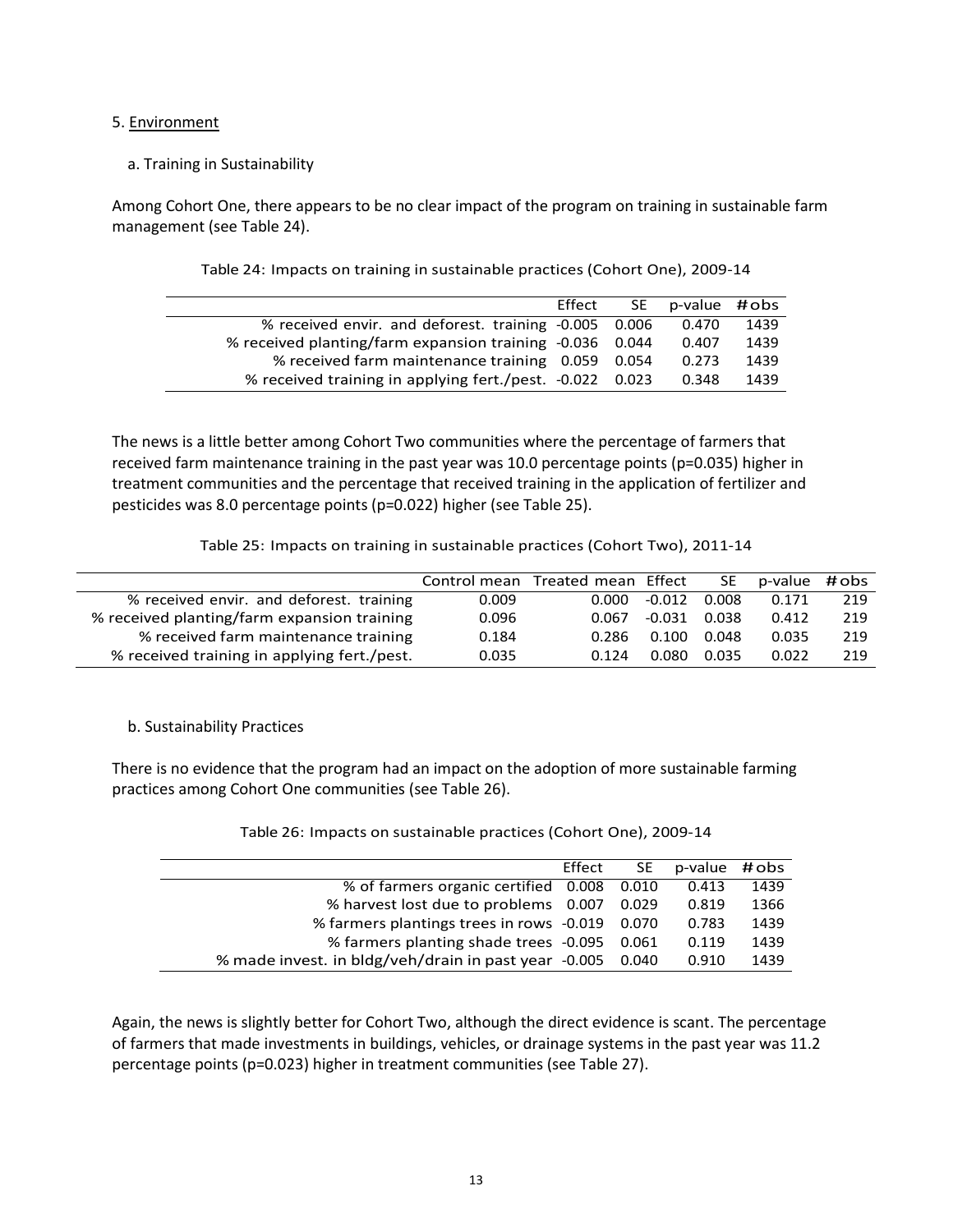|                                               |       | Control mean Treated mean Effect |          | SE.   | p-value | # obs |
|-----------------------------------------------|-------|----------------------------------|----------|-------|---------|-------|
| % of farmers organic certified                | 0.009 | 0.019                            | 0.014    | 0.011 | 0.208   | 219   |
| % harvest lost due to problems                | 0.259 | 0.249                            | 0.005    | 0.022 | 0.819   | 219   |
| % farmers plantings trees in rows             | 0.167 | 0.219                            | 0.027    | 0.046 | 0.557   | 219   |
| % farmers planting shade trees                | 0.763 | 0.705                            | $-0.048$ | 0.031 | 0.118   | 219   |
| % made invest. in bldg/veh/drain in past year | 0.044 | 0.152                            | በ 112    | 0.049 | 0.023   | 219   |

Table 27: Impacts on sustainable practices (Cohort Two), 2011-14

## c. Shade Trees

There is no evidence that the program has had an effect on the planting and maintenance of shade trees on the cocoa farms in either cohort (see Tables 28 and 29).

#### Table 28: Impacts on shade trees (Cohort One), 2009-14

|                                                  | Effect SE p-value #obs |  |
|--------------------------------------------------|------------------------|--|
| % farmers planting shade -0.095 0.061 0.119 1439 |                        |  |

#### Table 29: Impacts on shade trees (Cohort Two), 2011-14

|                          |       | Control mean Treated mean Effect |                      | SE p-value #obs |     |
|--------------------------|-------|----------------------------------|----------------------|-----------------|-----|
| % farmers planting shade | Ა.763 |                                  | $0.705 -0.048 0.031$ | 0.118           | 219 |

## d. Soil Improvement

The data also provide no clear evidence that the program led to adoption of better soil improvement practices (including use of fertilizer, weed control, and planting of new trees) in Cohort One and Cohort Two communities.

Table 30: Impacts on soil improvement practices (Cohort One), 2009-14

|                                                   | Effect | <b>SE</b> | p-value | #obs |
|---------------------------------------------------|--------|-----------|---------|------|
| # months farm weeded in past -0.159               |        | 0.271     | 0.558   | 1439 |
| # months farm fertilized in past 0.106            |        | 0.185     | 0.569   | 1439 |
| % using fertilizer in past year 0.108             |        | 0.081     | 0.179   | 1439 |
| % using organic pest. or bio-pest. in past -0.018 |        | 0.019     | 0.334   | 1439 |
| % using seed pods in past -0.028                  |        | 0.044     | 0.531   | 1439 |
| % using seedlings in past year -0.114             |        | 0.047     | 0.015   | 1439 |
|                                                   |        |           |         |      |